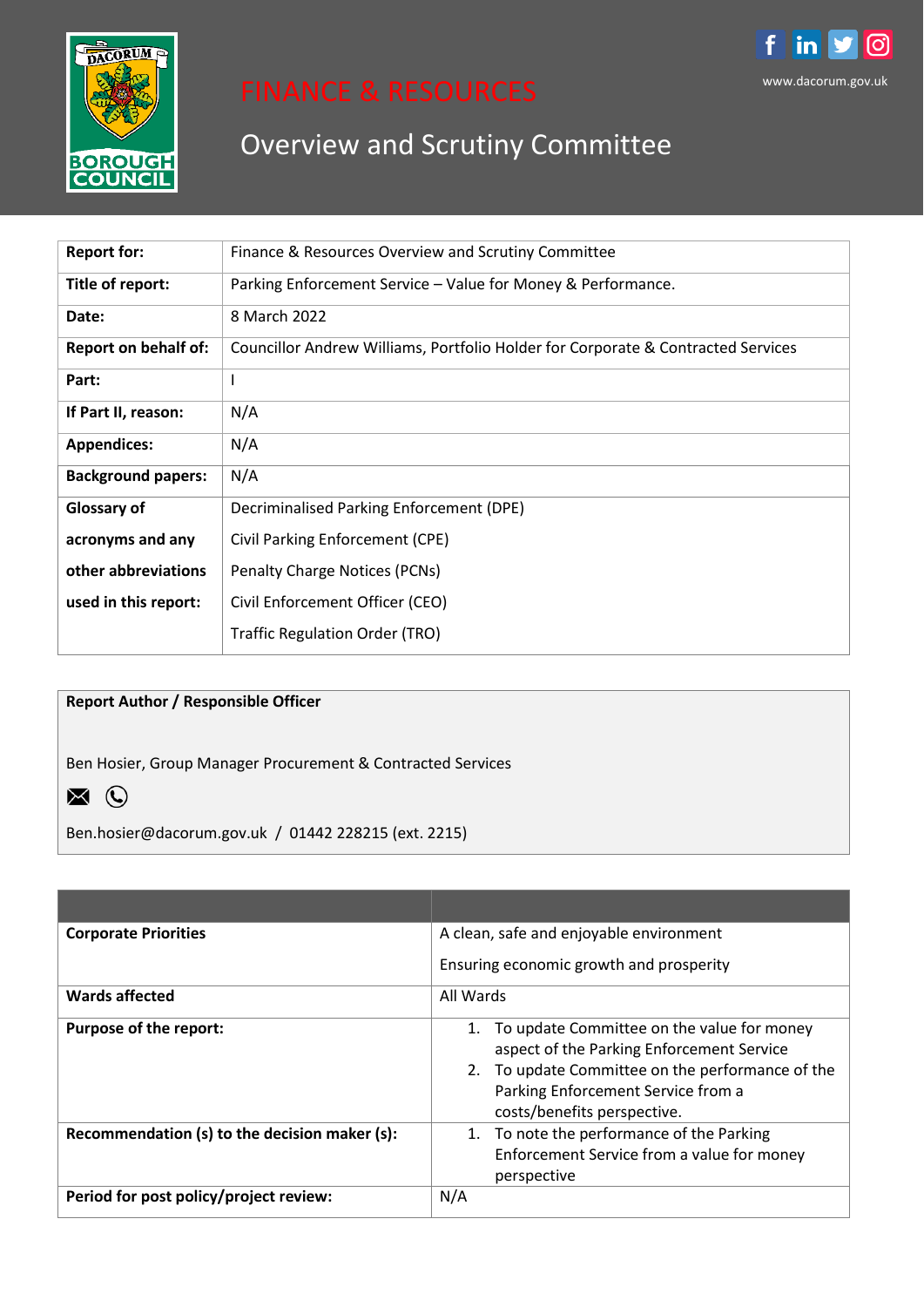# **1 Introduction/Background**:

1.1 In the mid-1990s local authorities were provided with the right to apply for powers to enforce onstreet parking restrictions. The adoption of what was then called Decriminalised Parking Enforcement (DPE) but is now termed Civil Parking Enforcement (CPE), has spread rapidly across the United Kingdom, CPE must comply with the Traffic Management Act 2004 legislation.

Dacorum Borough Council adopted CPE powers in October 2003 and from then until March 2018 Watford Borough Council (WBC) was lead authority in a partnership which acted on behalf of Hertfordshire County Council (the highway authority) under the terms of a parking agency agreement between the two authorities. As the parking authority, WBC provided parking enforcement on behalf of the Dacorum and Three Rivers District Council. WBC hosted a parking enforcement contract with an external parking enforcement contractor. This contract provided Civil Enforcement Officers (parking), office functions, pay and display maintenance, permit issue etc.

- 1.2 In April 2018 the partnership was disbanded and the Council contracted with Indigo Park Services UK (now Saba Park UK) to provide a Parking Enforcement Service which also included back office services and systems. The contract is for an initial 5-year period, with the option to extend for a further 5 years. This Service operates in accordance with contractual terms and policy objectives agreed by the Council.
	- Parking Enforcement including processing of Penalty Charge Notices (PCNs) up to and including challenge is carried out by Saba Park UK.
	- Investigation of representations and appeals, is undertaken by Dacorum Council officers, working in accordance with statute, regulations, guidance and Council policy.
- 1.3 In 2021, this Committee requested an update report on the value for money performance of the Parking Enforcement Service. This request was not to ascertain whether value for money could be demonstrated when the contract was awarded for this Service, but whether the performance of the Service was delivering value for money from a cost/benefit perspective.

The report will focus on key measurable activities and use the financial mechanics of the Parking Enforcement Service, including ring-fenced and non ring-fenced income and expenditure to identify and demonstrate the performance and value of the Service.

#### **2 Key Issues/proposals/main body of the report**:

#### 2.1 Key Measurable Activities

The primary purpose of CPE, as identified in statutory guidance, is to support local authorities (county and district) in their delivery of their overall transport objectives in areas such as those detailed below:

- Managing the traffic network to ensure expeditious movement of traffic, (including pedestrians and cyclists)
- Improving road safety
- Improving the local environment
- Improving the quality and accessibility of public transport
- Meeting the needs of people with disabilities, some of whom will be unable to use public transport and depend entirely on the use of a car
- Managing and reconciling the competing demands for kerb space

There are a number of key activities that form part of the Parking Enforcement Service that help to demonstrate the performance outcomes and identify the direction of travel of the Service.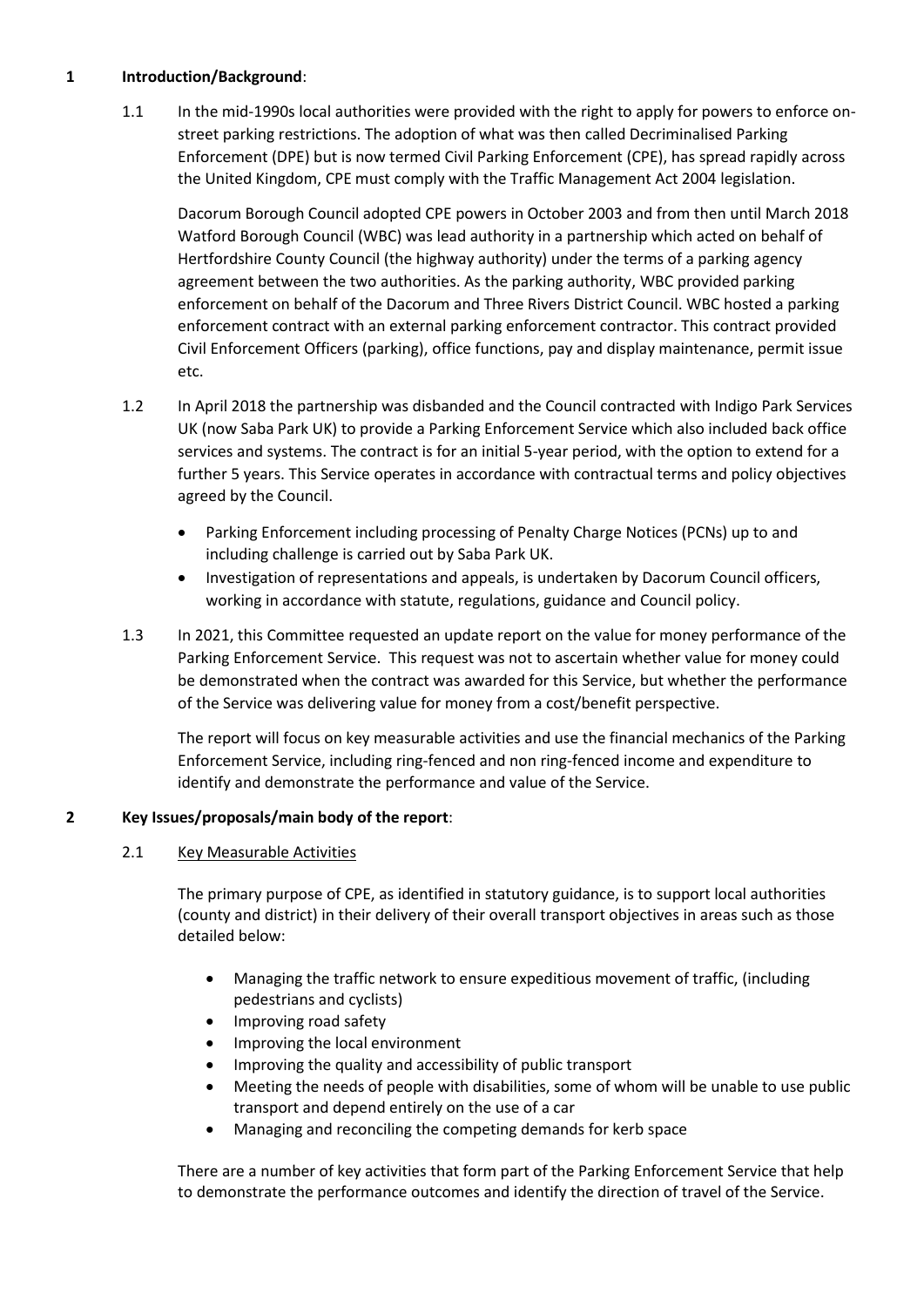#### 2.2 Car park Usage

**Table 1**

| .                             |                    |                   |
|-------------------------------|--------------------|-------------------|
|                               | <b>On-Street £</b> | <b>Off-Street</b> |
| 2009/10                       | £106,833           | £1,469,251        |
| 2019/20 (last pre-covid year) | £167,882           | £1,748,107        |

*Unfortunately only data on cash collected from DBC car parks was recorded back in 2009/10, rather than the number of parking sessions. The above data shows that although cash collected from DBC car parks has increased over the last 10 years, this does not show clear evidence of a marked increase in the car park usage, when you take account of the parking tariff increases that would have been implemented during this period. Therefore an assumption that car park usage is likely to have increased only slightly during this period has been made.*

#### 2.3 Number of PCNs issued

| Table 2                       |                    |
|-------------------------------|--------------------|
|                               | <b>PCNs Issued</b> |
| 2009/10                       | 15,915             |
| 2019/20 (last pre-covid year) | 12,625             |

*The Traffic Management Act 2004 outlines that the primary purpose of CPE is to ensure compliance with parking controls and improve road safety. The above figures demonstrate that the number of PCNs issued has seen a 26% reduction over the last decade as parking behaviours of residents and visitors has increased in compliancy, indicating that the Service is supporting legislative objectives are being met.*

# 2.4 On-Street / Off Street PCNs

**Table 3**

|                               | <b>On-Street</b> | <b>Off-Street</b> |
|-------------------------------|------------------|-------------------|
| 2009/10                       | 50%              | 50%               |
| 2019/20 (last pre-covid year) | 62%              | 38%               |

*The above figures demonstrate that from an equal split back in 2009/10, the majority of parking infringements now occur in on-street locations. Over the last decade, the Council have needed to adapt its enforcement activities to be flexible to respond to changing parking behaviours. The Council have 26 car parks across the borough, where, due to the well-defined and concise area, the off-street enforcement is relatively easy to be carried out, whereas the off-street enforcement is much more time consuming to undertake as it covers all parking restrictions on the public highway spread right across the whole borough.*

#### 2.5 On-Street and Off-Street contraventions

The number of PCNs issued for the main on-street and off-street parking contraventions;

| Table 4                                                         |         |         |                  |
|-----------------------------------------------------------------|---------|---------|------------------|
| <b>On Street Contraventions</b>                                 | 2009/10 | 2019/20 | <b>Direction</b> |
| Parked in a restricted street (yellow lines)                    | 3,852   | 3,351   |                  |
| Parked in a permit/shared use bay without permit/voucher/ticket | 912     | 1,012   | T                |
| Parked without a valid pay and display ticket/voucher           | 774     | 43      |                  |
| Parked after expiry of pay and display ticket.                  | 767     | 92      |                  |
| Parked in a disabled bay/space without valid blue badge         | 726     | 274     |                  |
| Parked for longer than permitted                                | 378     | 464     | $\mathbf T$      |
| Parked where loading/unloading is not permitted                 | 167     | 343     | ́∩               |
| Parked at a bus stop or stand                                   | 149     | 76      |                  |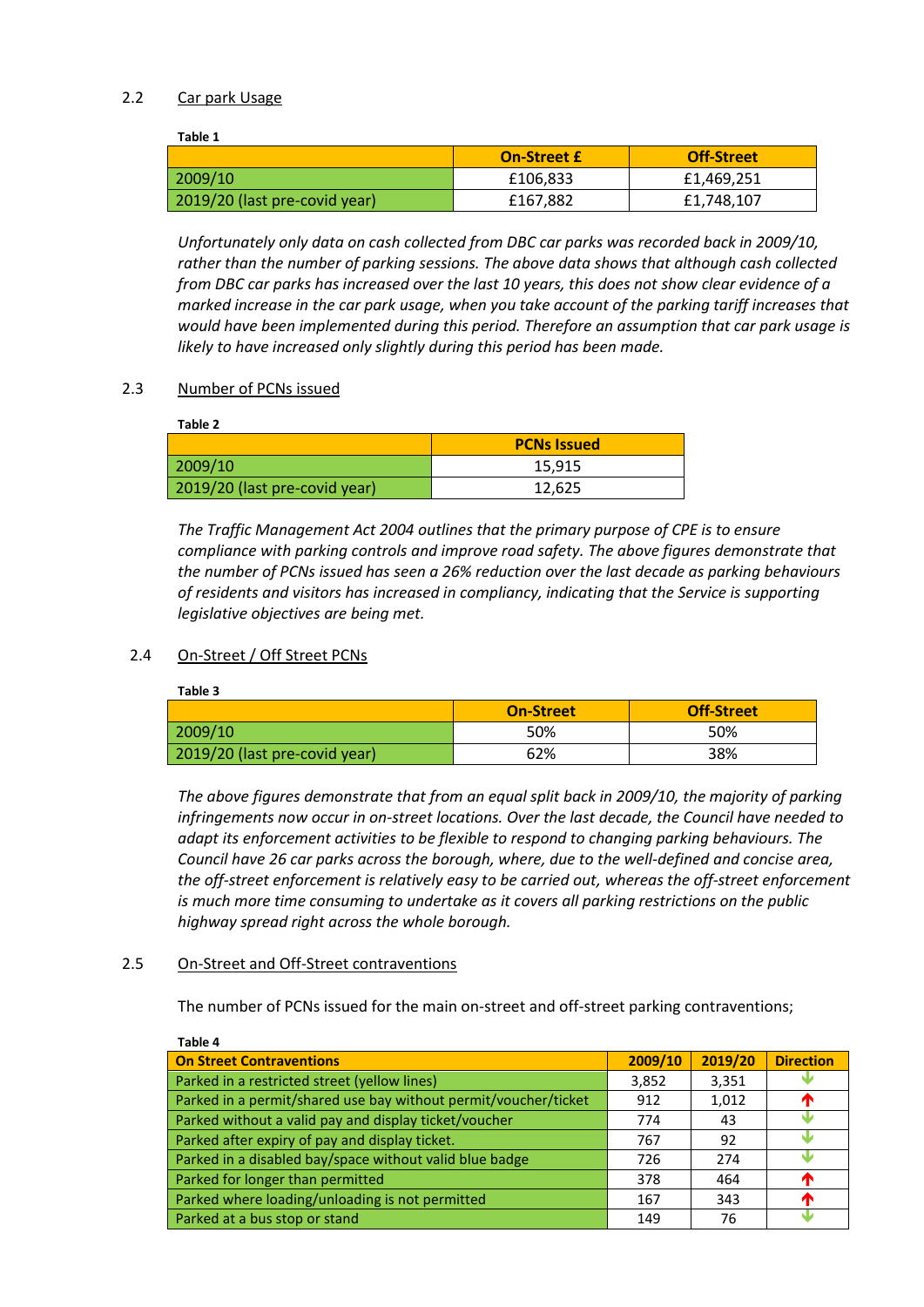| Table 5                                                       |         |         |                  |
|---------------------------------------------------------------|---------|---------|------------------|
| <b>Off Street Contraventions</b>                              | 2009/10 | 2019/20 | <b>Direction</b> |
| Parked in a car park without a valid ticket/voucher           | 4.372   | 4.444   |                  |
| Parked after expiry of paid for time                          | 2,865   | 424     |                  |
| Parked in a disabled bay without a valid blue badge           | 300     | 76      |                  |
| Parked with additional payment to extend stay (meter feeding) | 279     | 13      |                  |
| Parked beyond bay markings                                    | 191     | 40      |                  |
| Parked in a restricted area                                   | 102     | 87      |                  |

*The above figures show that over the last 10 years, although the highest number of on-street and off-street contraventions have remained at a near constant level (these are the people that are either willing to take a risk of parking illegally or are not put off by the PCN charges), there has been a marked decrease in many of other contraventions.*

*This demonstrates that the Parking Enforcement Service has created a change in parking behaviour, such as the large decrease in the number of vehicles that are parking in an on-street or off-street disabled bay/space without a valid blue badge, or the decrease in the number of vehicles parking in bus stops, both of which shows compliance with parking controls and improves road safety.* 

### 2.6 PCN Cancellation

| Table 6                       |                       |                   |
|-------------------------------|-----------------------|-------------------|
|                               | <b>PCNs Cancelled</b> | % of Total Issued |
| 2009/10                       | 3.710                 | 23%               |
| 2019/20 (last pre-covid year) | 2,810                 | 22%               |

*Typically around 20% of PCNs issued are cancelled upon receipt of a challenge or representation, the principle reasons for cancellation of PCNs being evidence of valid parking session being produced, valid permit/blue badge being produced, mitigating circumstances (vehicle breakdown or sudden illness) or Civil Enforcement Officer (CEO) error in issuing of PCN. The number of CEO errors in 2009/10 was 169 and by 2019/20 this had reduced to 55, this provides evidence that the Service is continuously improving.* 

# 2.7 PCN Appeals

**Table 7**

|                               | No. of<br><b>Appeals</b> | <b>Appeal rate</b><br>per PCN | <b>Not</b><br>contested | <b>Adjudicator</b><br>allowed | <b>Adjudicator</b><br>refused |
|-------------------------------|--------------------------|-------------------------------|-------------------------|-------------------------------|-------------------------------|
| 2009/10                       | 35                       | 0.22%                         | 9%                      | 22%                           | 69%                           |
| 2019/20 (last pre-covid year) | 15                       | 0.12%                         | 20%                     | 27%                           | 53%                           |

*A local authority's performance at appeal can be regarded as a proxy indicator for its performance at earlier stages in the enforcement process.* 

*As can be seen above, the data shows that the number of appeals has reduced over the last decade, which is positive news and demonstrates that the Service is delivering a good service. The Traffic Penalty Tribunal recognises that local authorities may not contest appeals on occasion, primarily when additional evidence comes to light during the appeals process. The tribunal is on record as suggesting a "not contested" rate of 20% of appeals as reasonable – a higher rate might be indicative of poor decision making earlier in the enforcement process, however, there is no indication that this is the reason in the Council's case.*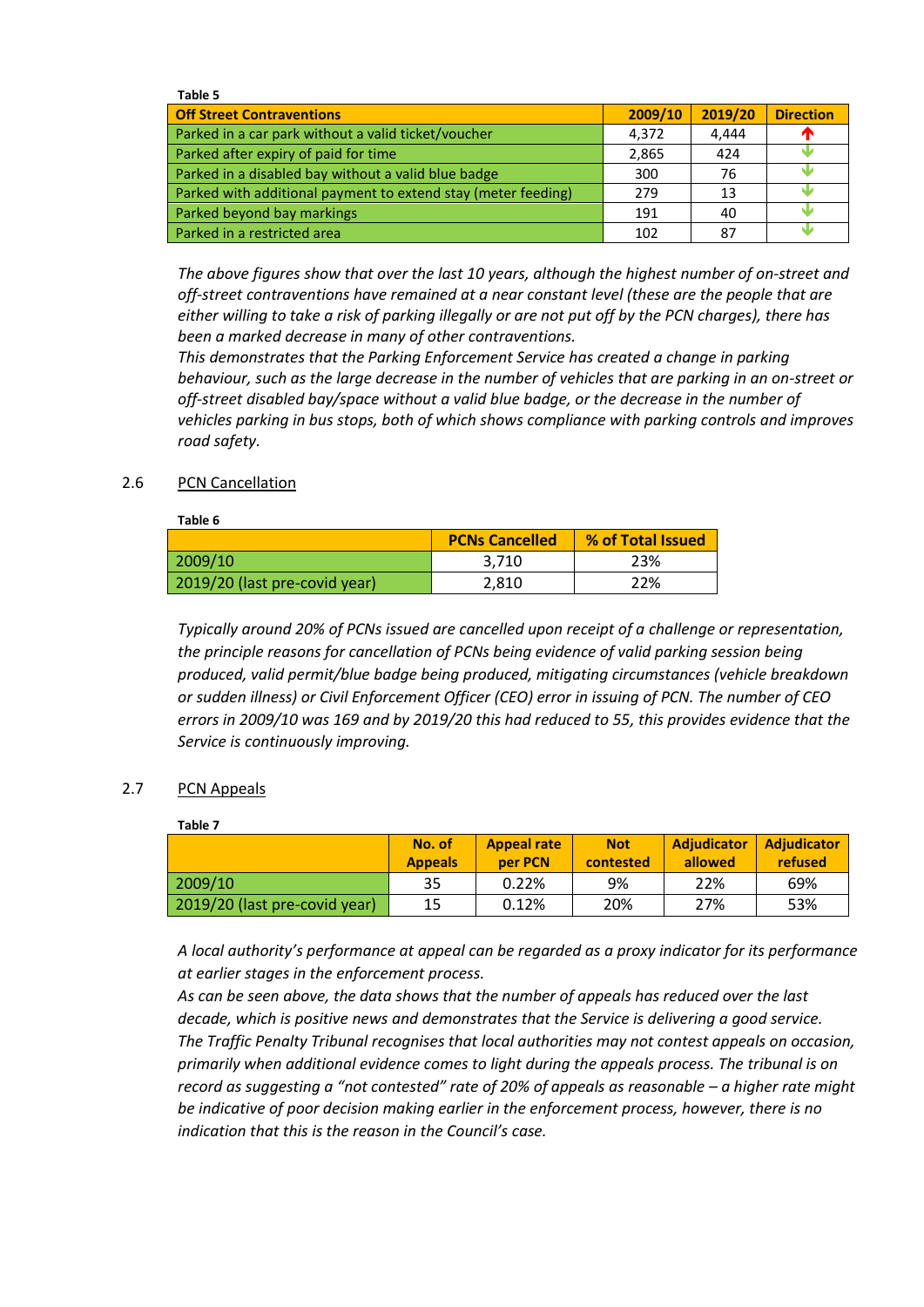#### 2.8 Increased Enforcement Areas

**Table 8**

|                               | No. of<br><b>TROs</b> | <b>No. of CPZs</b> |
|-------------------------------|-----------------------|--------------------|
| 2009/10                       | 68                    |                    |
| 2019/20 (last pre-covid year) | 230                   | 1 ว                |

*The on-street enforcement area has increased in size and complexity over the last 10 years. A Traffic Regulation Order (TRO) provides clear guidance on the implementation of parking restrictions in a defined area, which can range from short sections of a road (e.g. around junctions or outside schools) through to the inclusion of a number of roads. These TROs are primarily proposed by the Highways Authority and geographically cover the main towns, villages and residential areas of Dacorum.* 

*Although the on-street enforcement area has expanded, the resource required to enforce this area has not, which can have a dilution effect on the enforcement results. To combat this, mobile technology (vehicle-mounted ANPR CCTV cameras and live-fed hand held devices) were introduced to the Service in 2017/18 to make the Service more efficient and effective.* 

# 2.9 Financial Aspects

| Table 9                              |                  |                   |                |
|--------------------------------------|------------------|-------------------|----------------|
| <b>Dacorum Annual Report 2009/10</b> | <b>On Street</b> | <b>Off Street</b> | <b>Total</b>   |
| <b>Expenditure</b>                   |                  |                   |                |
| <b>Contract Costs</b>                | £313,102         | £286,886          | £599,988       |
| <b>Staffing &amp; Support Costs</b>  | £148,743         | £181,798          | £330,541       |
| Maintenance/Improvement/Other        | £33,771          | £392,766          | £426,537       |
| <b>Capital Charges</b>               | £0               | £345,470          | £345,470       |
| <b>Total Expenditure</b>             | £495,617         | £1,206,920        | £1,702,537     |
|                                      |                  |                   |                |
| Income                               |                  |                   |                |
| <b>PCN Income</b>                    | (E247, 376)      | (E165, 434)       | (E412, 810)    |
| Permit Income                        | (E37, 336)       | £0                | (E37, 336)     |
| Pay & Display Income                 | (E104, 647)      | (f1, 252, 225)    | (E1, 356, 872) |
| Other                                | (E2, 903)        | (E19,902)         | (E22, 805)     |
| Total Income                         | (£392,262)       | (E1, 437, 561)    | (E1, 829, 823) |
| Net (Surplus)/Deficit                | £103,355         | (£230,641)        | (E127, 286)    |

| Table 10                             |                  |                   |                |
|--------------------------------------|------------------|-------------------|----------------|
| <b>Dacorum Annual Report 2019/20</b> | <b>On Street</b> | <b>Off Street</b> | <b>Total</b>   |
| <b>Expenditure</b>                   |                  |                   |                |
| <b>Contract Costs</b>                | £525,729         | £121,670          | £687,399       |
| <b>Staffing &amp; Support Costs</b>  | £187,756         | £103,231          | £290,988       |
| Maintenance/Improvement/Other        | £139,416         | £677,930          | £817,346       |
| <b>Capital Charges</b>               | £64,514          | £75,513           | £140,027       |
| <b>Total Expenditure</b>             | £957,416         | £978,344          | £1,935,760     |
|                                      |                  |                   |                |
| Income                               |                  |                   |                |
| <b>PCN Income</b>                    | (E277,516)       | (E145, 162)       | (E422, 677)    |
| Permit Income                        | (E56, 156)       | £0                | (E56, 156)     |
| Pay & Display Income                 | (E167, 859)      | (E1, 559, 599)    | (E1, 727, 458) |
| Other                                | (E15, 289)       | (E44, 938)        | (E60, 227)     |
| <b>Total Income</b>                  | (E516, 819)      | (E1, 749, 699)    | (E2, 266, 518) |
| <b>Net (Surplus)/Deficit</b>         | £440,596         | (E771, 355)       | (E330,759)     |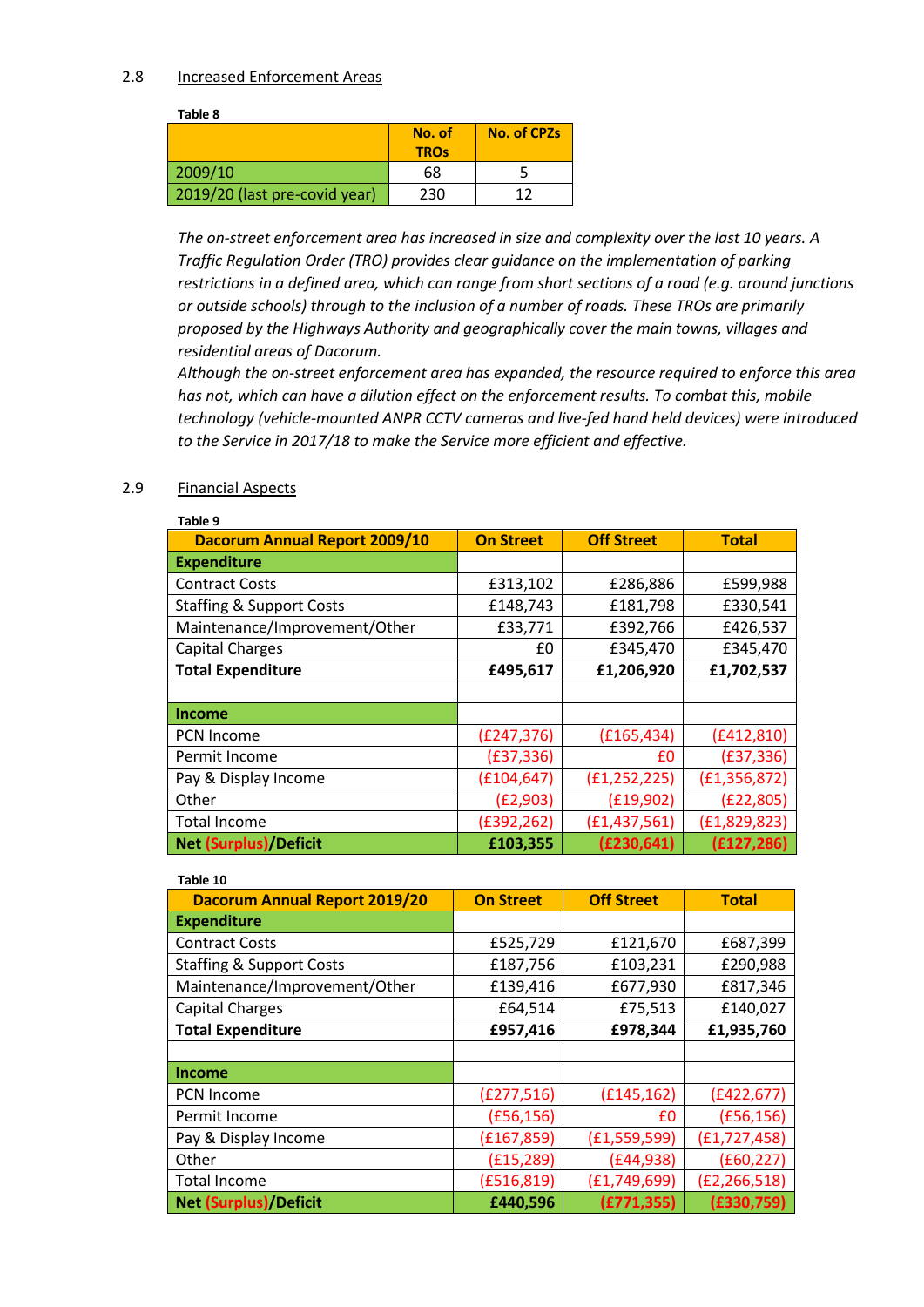*The above financial data demonstrates that the expenditure related to the Parking Service has increased during this period by over £230k (14%), however, it should be noted that £185k of this figure falls outside of the scope of the Parking Enforcement Service and is attributed to maintenance and capital charges of parking infrastructure works.*

*The Parking Enforcement contract costs have increased by 15% during this period, although the average rate of inflation in the UK over the same period was 25%.*

*The Council staff and support costs for this period show a decrease of 14%, this has been achieved by transferring some of the workload on to the Parking Enforcement provider resulting in the reduction of headcount at the Council.*

*The data also demonstrates that the income related to Parking Services has increased during this period by over £430k (24%).*

*The pay and display income accounts for £370k of this increase and despite the number of PCN's being issued being reduced by 26% during this period, the income derived from this has actually increased by almost £10k (even though the PCN charges have not increased), this is because the on-street PCNs attract a higher rate of penalty to try to improve road safety by deterring parking infringements from taking place on the public highway.*

2.10 Under the terms of the Road Traffic Act 1991, which governed DPE until April 2008, local authorities were required to make their on-street parking enforcement regime self-financing as soon as possible.

Local authorities are not, however, allowed to design their enforcement regime to make a surplus. Any surplus generated is 'ring fenced' to fund related functions such as passenger transport, car park improvements or environmental improvements.

**Table 11**

| <b>Parking Trading Account 2019/20</b> | <b>Ring-fenced</b> | <b>Non Ring-fenced</b> | <b>Total</b>   |
|----------------------------------------|--------------------|------------------------|----------------|
| <b>Expenditure</b>                     |                    |                        |                |
| <b>Contract Costs</b>                  | £600,786           | £86,612                | £687,399       |
| <b>Staffing &amp; Support Costs</b>    | £216,248           | £74,740                | £290,988       |
| Maintenance/Improvement/Other          | £139,416           | £677,930               | £817,346       |
| <b>Capital Charges</b>                 | £64,514            | £75,513                | £140,027       |
| <b>Total Expenditure</b>               | £1,020,965         | £914,795               | £1,935,760     |
|                                        |                    |                        |                |
| <b>Income</b>                          |                    |                        |                |
| On Street PCN Income                   | (E277, 516)        | £0                     | (E277, 516)    |
| Off Street PCN Income                  | (f145, 162)        | £0                     | 9£145,162)     |
| Permit Income                          | (E56, 156)         | £0                     | (E56, 156)     |
| Pay & Display Income                   | (E167, 859)        | (E1, 559, 599)         | (E1, 727, 458) |
| Other                                  | (f15, 289)         | (E44, 938)             | (E60, 227)     |
| <b>Total Income</b>                    | (E661,981)         | (E1,604,537)           | (E2, 266, 518) |
| <b>Net (Surplus)/Deficit</b>           | £358,984           | (E689, 742)            | (E330,759)     |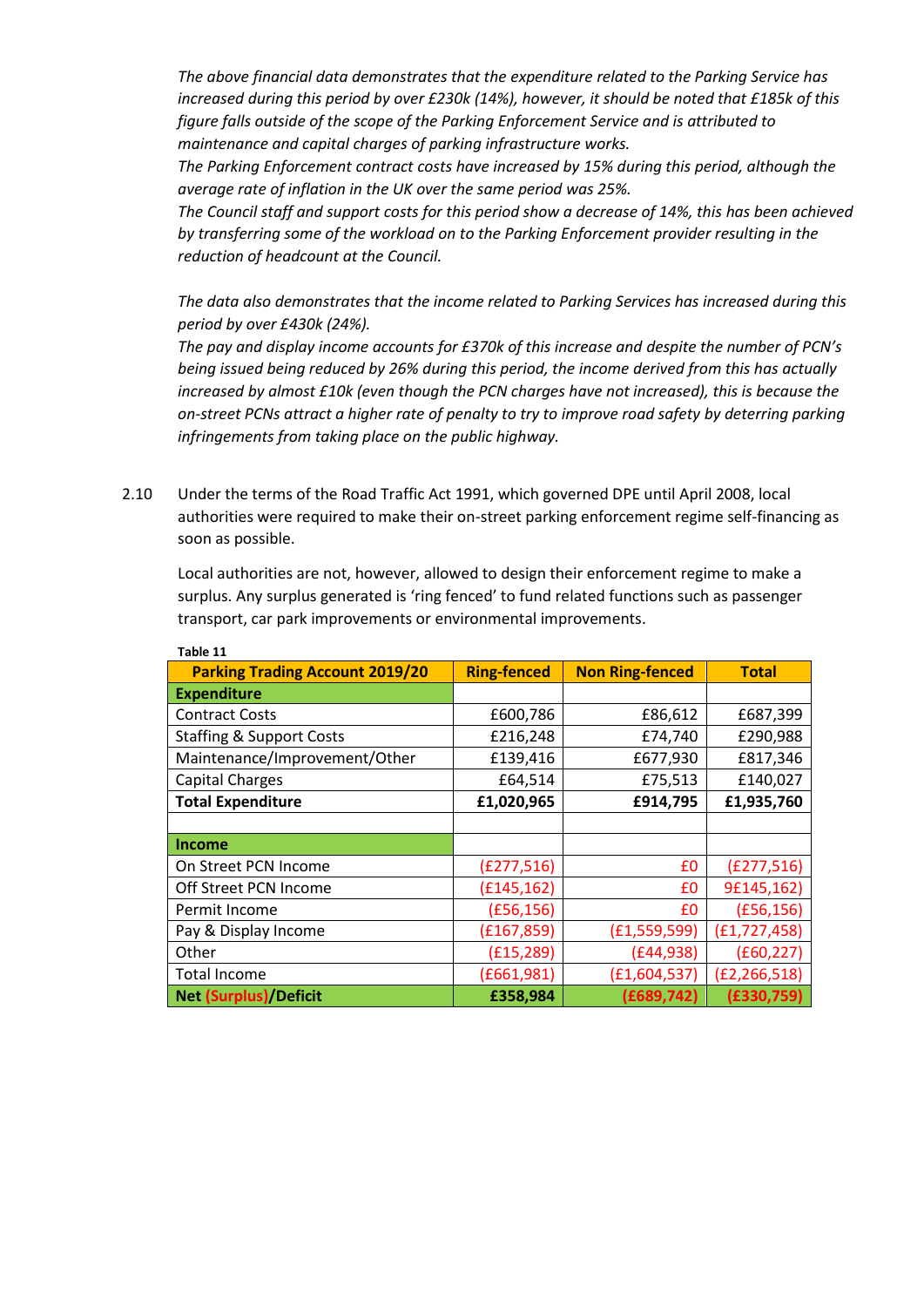#### **3 Options and alternatives considered**

3.1 At the request of this Committee, this report provides an update on the value for money performance of the Parking Enforcement Service, on that basis, no options or alternatives have been considered.

# **4 Consultation**

4.1 At the request of this Committee, this report provides an update on the value for money performance of the Parking Enforcement Service, on that basis, no consultation has been carried out.

### **5 Financial and value for money implications:**

5.1 This report provides an update on the value for money performance of the Parking Enforcement Service, the main body of the report is covered in section 2 above.

### **6 Legal Implications**

6.1 This report provides an update on the value for money performance of the Parking Enforcement Service, no legal implications have been identified in this report.

### **7 Risk implications:**

7.1 This report provides an update on the value for money performance of the Parking Enforcement Service, no risk implications have been identified in this report.

### **8 Equalities, Community Impact and Human Rights:**

8.1 This report provides an update on the value for money performance of the Parking Enforcement Service, there is no need to carry out or review on the Community Impact Assessment or to consider Human Rights.

# **9 Sustainability implications (including climate change, health and wellbeing, community safety)**

9.1 This report provides an update on the value for money performance of the Parking Enforcement Service, no sustainability implications have been identified in this report.

# **10 Council infrastructure (including Health and Safety, HR/OD, assets and other resources)**

10.1 This report provides an update on the value for money performance of the Parking Enforcement Service, no impact on Council infrastructure have been identified in this report.

#### **11 Conclusions**:

11.1 Demonstrating the performance of the Parking Enforcement Service is not a straight forward process.

It is not as simple as identifying what the Service deliverables are for this Service and analysing these against the cost of the Service to identify whether the performance delivers value for money.

As previously stated, the objective of the Parking Enforcement Service is to support the Council to improve road safety, support people with disabilities, manage local traffic, improve the local environment and to manage competing demands for kerb space.

One train of thought is that for a Parking Enforcement Service to be considered to be performing an excellent Service, this would require parking compliancy at 100%, but as a result this would result in no PCNs being issued out and using the 2019/20 financial data would result in a loss of over £400k in income giving a net deficit position of almost £100k, clearly this would not be financially sustainable from a Council perspective.